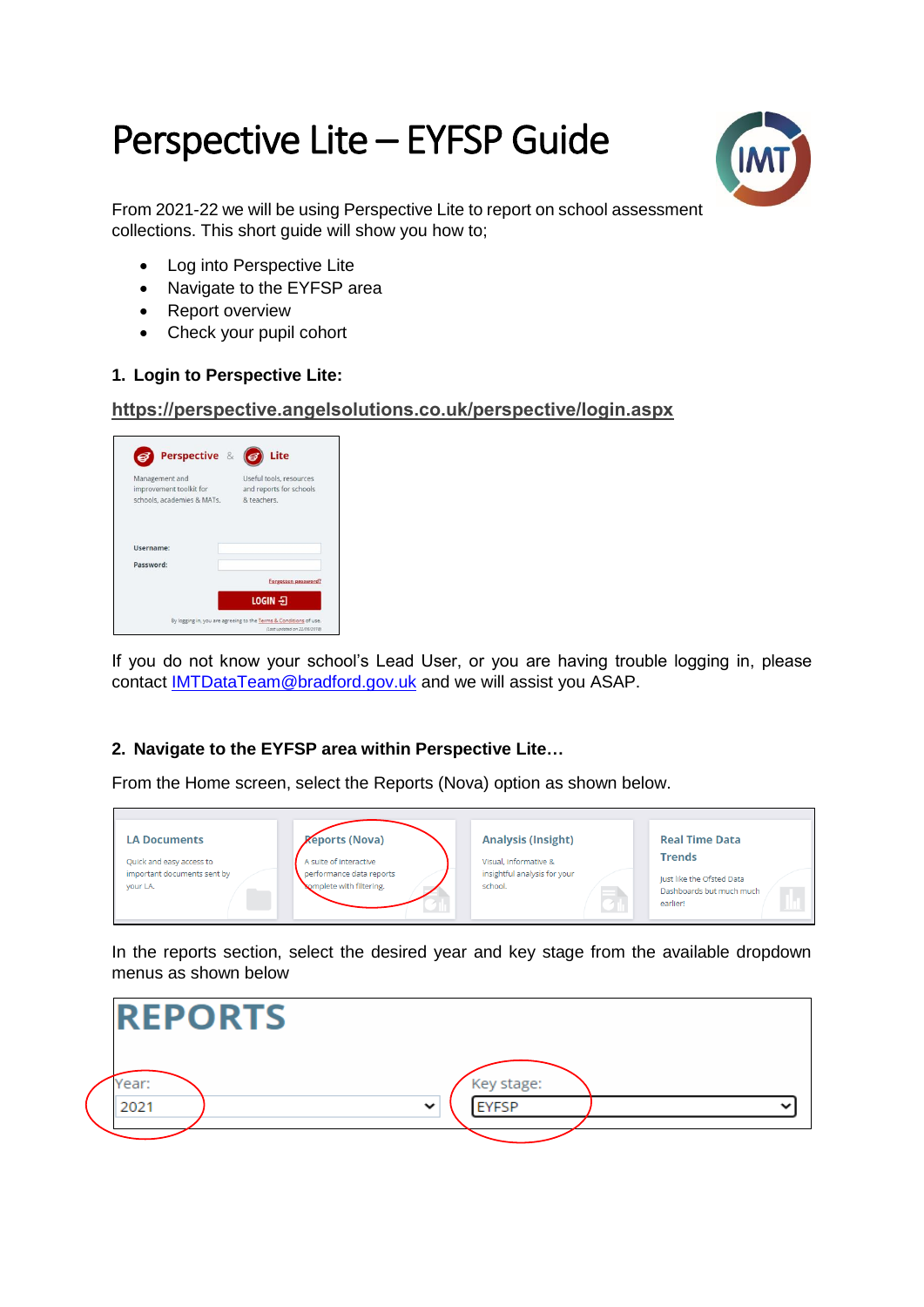### **3. Reports Overview**

Within the reporting section, once you have selected the required key stage, Perspective Lite will show the available reports in a thumbnail format. Clicking on the 'I' icon next to the run button will display the report detail, or alternatively you can select the 'detailed view' option to the right of the screen as shown below;

| <b>REPORTS</b>                |                                            |                    |             |
|-------------------------------|--------------------------------------------|--------------------|-------------|
| Year:<br>2021<br>$\checkmark$ | Key stage:<br><b>EYFSP</b><br>$\checkmark$ | Tags:<br>$x$ eyfsp | Title:<br>× |
| ■ Show only ♥                 | <b>:: Grid View</b>                        | $i$ Detailed View  |             |
| <b>EYFSP</b>                  |                                            |                    |             |

This will list the available reports for EYFSP and will show a brief description of each report along with the thumbnail visual which shows how the report will look.

Click the 'Run' button to go to the relevant report screen & choose your parameters and aggregations. You can choose to look at particular pupil cohorts such as Gender, SEN, Disadvantaged etc. and can also choose to compare with LA, Regional and National figures.

Once you have chosen your parameters, click the green 'Apply All' button to launch your report.

Multiple filters can be selected, but they are cumulative, so will show increasingly smaller pupil groups. To remove all filters, simply click on the reset button as shown below;



Data within Perspective Lite cannot be deleted or overwritten by the user, so you are encouraged to experiment with the report parameters & familiarise yourself with the available output options.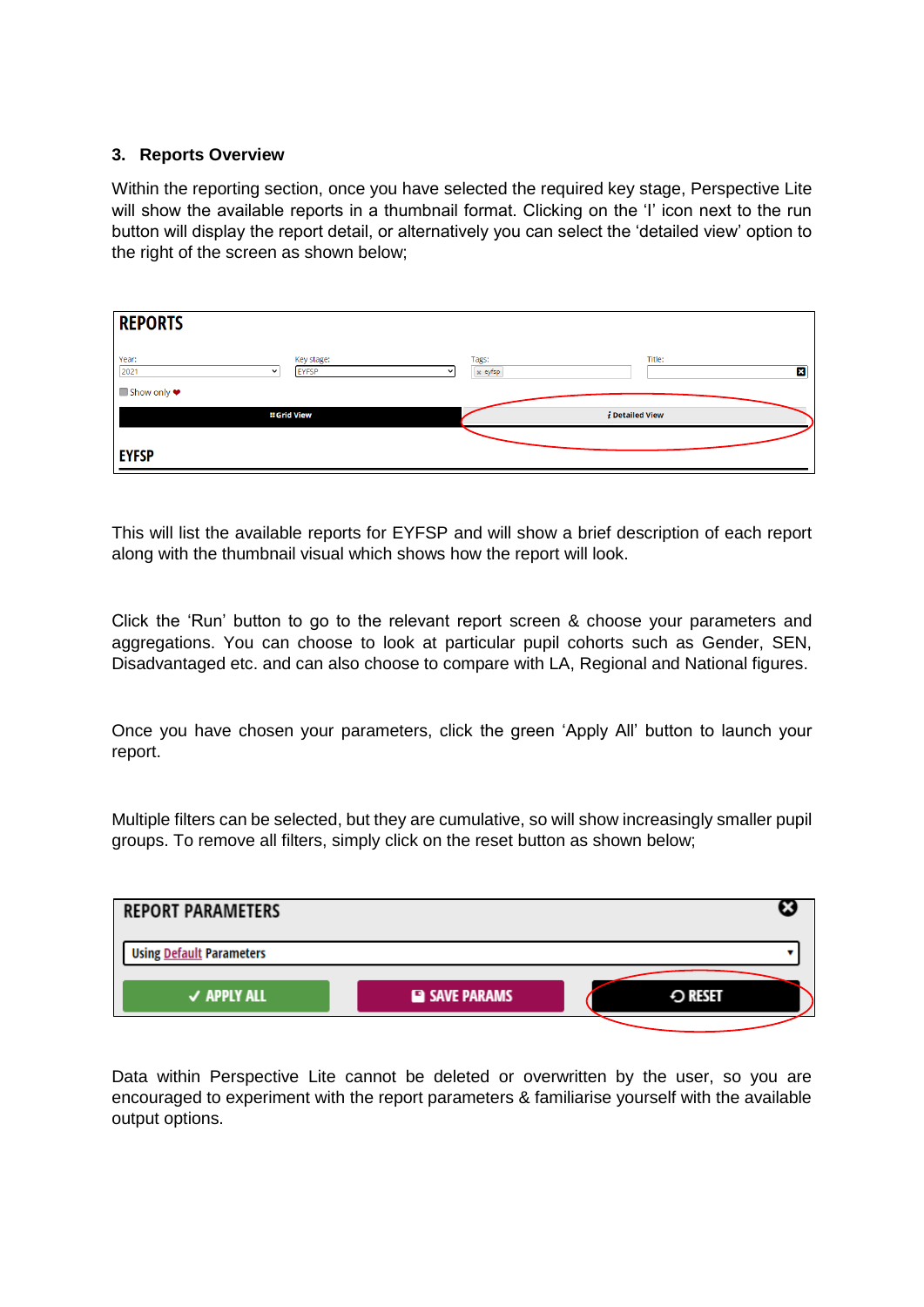## **4. Checking your pupil cohort**

Select the EYFSP pupil list report from the available options and click the 'Run' icon as shown.

|                             | 1910 USS Aivelrony (2006)                                                                                                                                                                                                                                                                                                                                                                                                                                                  |            |              |                   |  |    |  |   |                 |               |   | <b><i><u>Strict Mage</u></i></b> |
|-----------------------------|----------------------------------------------------------------------------------------------------------------------------------------------------------------------------------------------------------------------------------------------------------------------------------------------------------------------------------------------------------------------------------------------------------------------------------------------------------------------------|------------|--------------|-------------------|--|----|--|---|-----------------|---------------|---|----------------------------------|
|                             |                                                                                                                                                                                                                                                                                                                                                                                                                                                                            | ---        | <b>START</b> | <b>STATE OF</b>   |  | -- |  |   | <b>ASSESSED</b> |               |   |                                  |
| <b>but</b>                  | <b>STR</b>                                                                                                                                                                                                                                                                                                                                                                                                                                                                 |            |              |                   |  |    |  |   |                 |               |   |                                  |
| $-$<br>$\frac{1}{2}$        | $\frac{1}{2} \left( \frac{1}{2} \right) \left( \frac{1}{2} \right) \left( \frac{1}{2} \right) \left( \frac{1}{2} \right) \left( \frac{1}{2} \right) \left( \frac{1}{2} \right) \left( \frac{1}{2} \right) \left( \frac{1}{2} \right) \left( \frac{1}{2} \right) \left( \frac{1}{2} \right) \left( \frac{1}{2} \right) \left( \frac{1}{2} \right) \left( \frac{1}{2} \right) \left( \frac{1}{2} \right) \left( \frac{1}{2} \right) \left( \frac{1}{2} \right) \left( \frac$ |            |              |                   |  |    |  |   | i               |               |   |                                  |
| -<br>-                      | -                                                                                                                                                                                                                                                                                                                                                                                                                                                                          |            |              |                   |  |    |  |   | ٠               | $\rightarrow$ |   |                                  |
| 1000<br>-                   |                                                                                                                                                                                                                                                                                                                                                                                                                                                                            |            |              |                   |  |    |  |   | $-$             |               |   |                                  |
| <b>MARKET</b><br>$=$        | ___                                                                                                                                                                                                                                                                                                                                                                                                                                                                        |            |              |                   |  |    |  |   | ×               | $\sim$        |   |                                  |
| -<br>$\sim$                 | -                                                                                                                                                                                                                                                                                                                                                                                                                                                                          |            |              |                   |  |    |  |   | ٠               | ÷             |   |                                  |
| $-$<br>=                    | -                                                                                                                                                                                                                                                                                                                                                                                                                                                                          |            |              |                   |  |    |  |   | $1 - 1$         |               |   |                                  |
| since.<br>$\equiv$          | -                                                                                                                                                                                                                                                                                                                                                                                                                                                                          |            |              |                   |  |    |  |   | ۰               | $\sim$        |   |                                  |
| <b>COLOR</b><br><b>SHOP</b> |                                                                                                                                                                                                                                                                                                                                                                                                                                                                            |            |              |                   |  |    |  |   | ۷               | $\rightarrow$ |   |                                  |
| <b>START</b><br>$\equiv$    |                                                                                                                                                                                                                                                                                                                                                                                                                                                                            |            |              |                   |  |    |  |   | ä.              | ٠             |   |                                  |
| <b>STATE</b><br>$-$         | $\frac{1}{2} \left( \frac{1}{2} \right) \left( \frac{1}{2} \right) \left( \frac{1}{2} \right) \left( \frac{1}{2} \right) \left( \frac{1}{2} \right) \left( \frac{1}{2} \right) \left( \frac{1}{2} \right) \left( \frac{1}{2} \right) \left( \frac{1}{2} \right) \left( \frac{1}{2} \right) \left( \frac{1}{2} \right) \left( \frac{1}{2} \right) \left( \frac{1}{2} \right) \left( \frac{1}{2} \right) \left( \frac{1}{2} \right) \left( \frac{1}{2} \right) \left( \frac$ | ٠          |              |                   |  |    |  | ï | <b>All of</b>   |               | ï |                                  |
| to had more on<br>ū         | on al-ab alsactuative a part del constituzione consisterio carificeno, a la costratali guerra                                                                                                                                                                                                                                                                                                                                                                              | <b>RUN</b> |              | SOUNCE: PREDICTED |  |    |  |   |                 |               |   | w                                |

Use the report filters to Select the desired pupil cohort and select the 'apply all' button to launch your report as shown below.

| <b>REPORT PARAMETERS</b>                      |                               |
|-----------------------------------------------|-------------------------------|
| <b>√ APPLY ALL</b>                            | <b>O RESET</b>                |
| <b>1</b> Pupil Filters                        |                               |
| <b>FSMO:</b>                                  | sender:                       |
| $-$ All $-$                                   | $-$ All $-$                   |
| Ethnicity (Major):                            | FSM Eligible:                 |
| $-$ All $-$<br>۷                              | $-$ All $-$                   |
| Disadvantaged:                                | Language (Major):             |
| $-$ All $-$<br>$\overline{\phantom{a}}$       | $-$ All $-$<br>v              |
| <b>SEN Provision:</b>                         |                               |
| $-$ All $-$                                   |                               |
|                                               | ▼ See More Pupil Filters ▼    |
| □ Display Options<br><b>Show Performance:</b> | Sort By:                      |
| All pupils<br>$\overline{\phantom{a}}$        | Surname, Forename (asc.)<br>÷ |
|                                               |                               |

Your report should now be displayed on the left side of the screen. Once you can see your report you will need to extract it by clicking on the 'Export' button as shown below

| 圓 EYFSP (2013-21) Pupil List (Predicted) ▼ 首 2021 ▼<br>$\Rightarrow$ ALL REPORTS                                                                       | HIDE PARAMS > |
|--------------------------------------------------------------------------------------------------------------------------------------------------------|---------------|
| $   \cdot   _1$ of $1 \rvert$ $   \cdot    \cdot   _2$<br><b>LE EXPORT</b><br>H.                                                                       | 0             |
| <b>EYFSP Pupil List (Predicted Outcome)</b><br><b>NCER</b>                                                                                             |               |
| <sup>1</sup> Good level of development: pupil achieved at least expected in all Prime, LIT and MAT goals.<br>Angel 28/02/22 @ 11:09 - Powered by Nexus |               |
|                                                                                                                                                        |               |